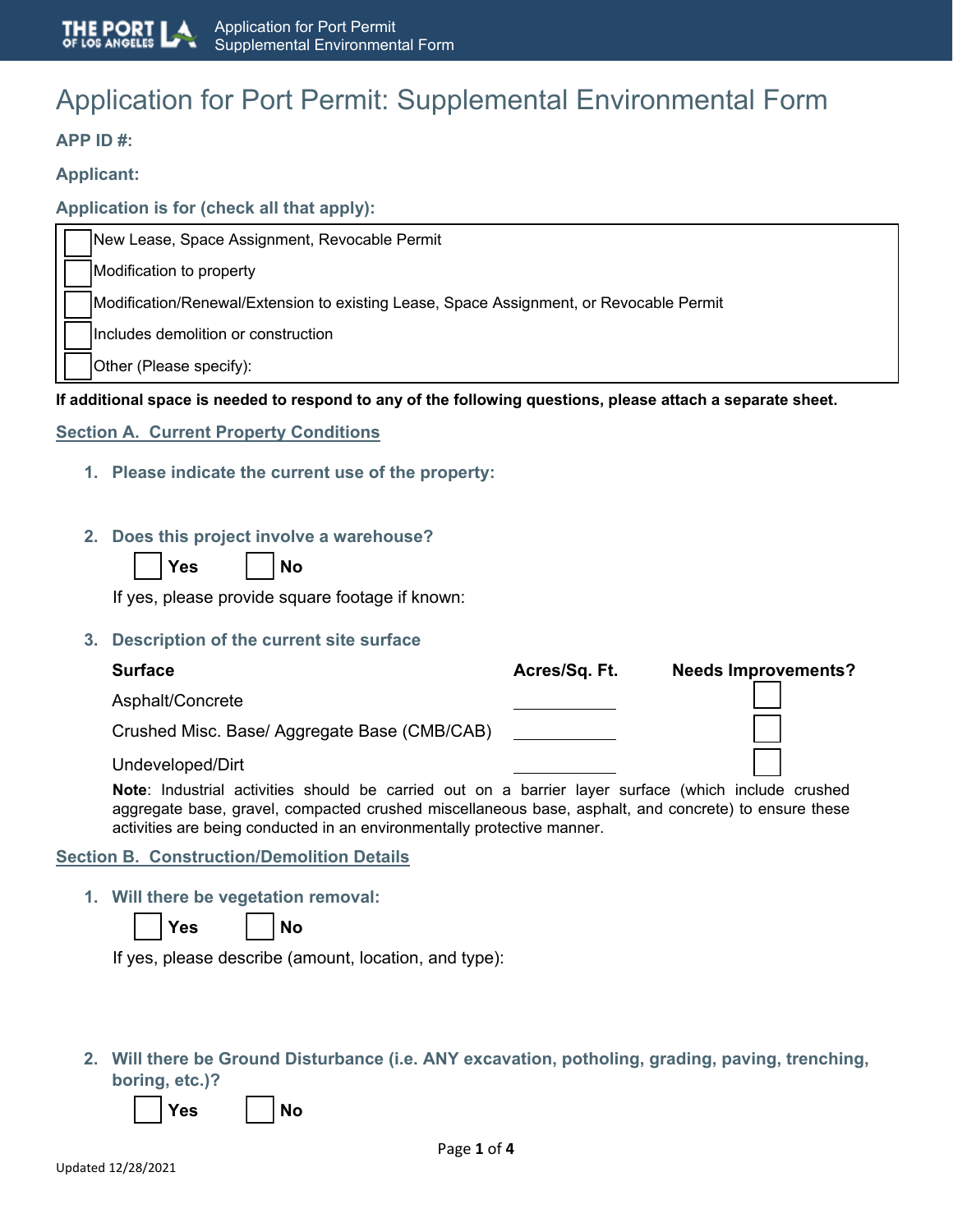

If yes, please describe:

| <b>Type of Ground Disturbance</b> | Acreage, Depth, Length, and<br><b>Volume of Soil to be Removed</b> | <b>Trenching: Length</b><br><b>Width, and Depth</b> |
|-----------------------------------|--------------------------------------------------------------------|-----------------------------------------------------|
|                                   |                                                                    |                                                     |
|                                   |                                                                    |                                                     |
|                                   |                                                                    |                                                     |

**3. Mark all that are applicable/anticipated during demolition/construction:**

| Stockpiling of materials          | Groundwater encountered                                                |
|-----------------------------------|------------------------------------------------------------------------|
| Dewatering                        | Water/wastewater discharge                                             |
| Recycling of demolished materials | Hazardous waste generation (including<br>asbestos/mold/lead abatement) |

**4. Will there be an addition of impermeable surfaces (CMB/CAB, asphalt, concrete, etc.)?**

| Yes |  | lNo |
|-----|--|-----|
|-----|--|-----|

If yes and applicable, what is the proposed [Low Impact Development](https://www.lacitysan.org/cs/groups/sg_sw/documents/document/y250/mde3/%7Eedisp/cnt017123.pdf) approach?

## **5. Will there be fill used on site?**

| <b>Yes</b> | INo |
|------------|-----|
|            |     |

If yes, what is the source of proposed fill material (e.g. quarry, residential area, etc.):

Source Location Address:

Volume of material:

**Note**: All import fill material must be sampled and comply with the Port's Environmental Guidance for Industrial Fill criteria to be accepted.

**6. Will new utilities be added or modified during project construction?**



If yes, describe utility type:

- **7. Will the construction/demolition involve pipelines or storage tanks?**
	- Yes I INo

If yes, describe type, products carried, and any changes: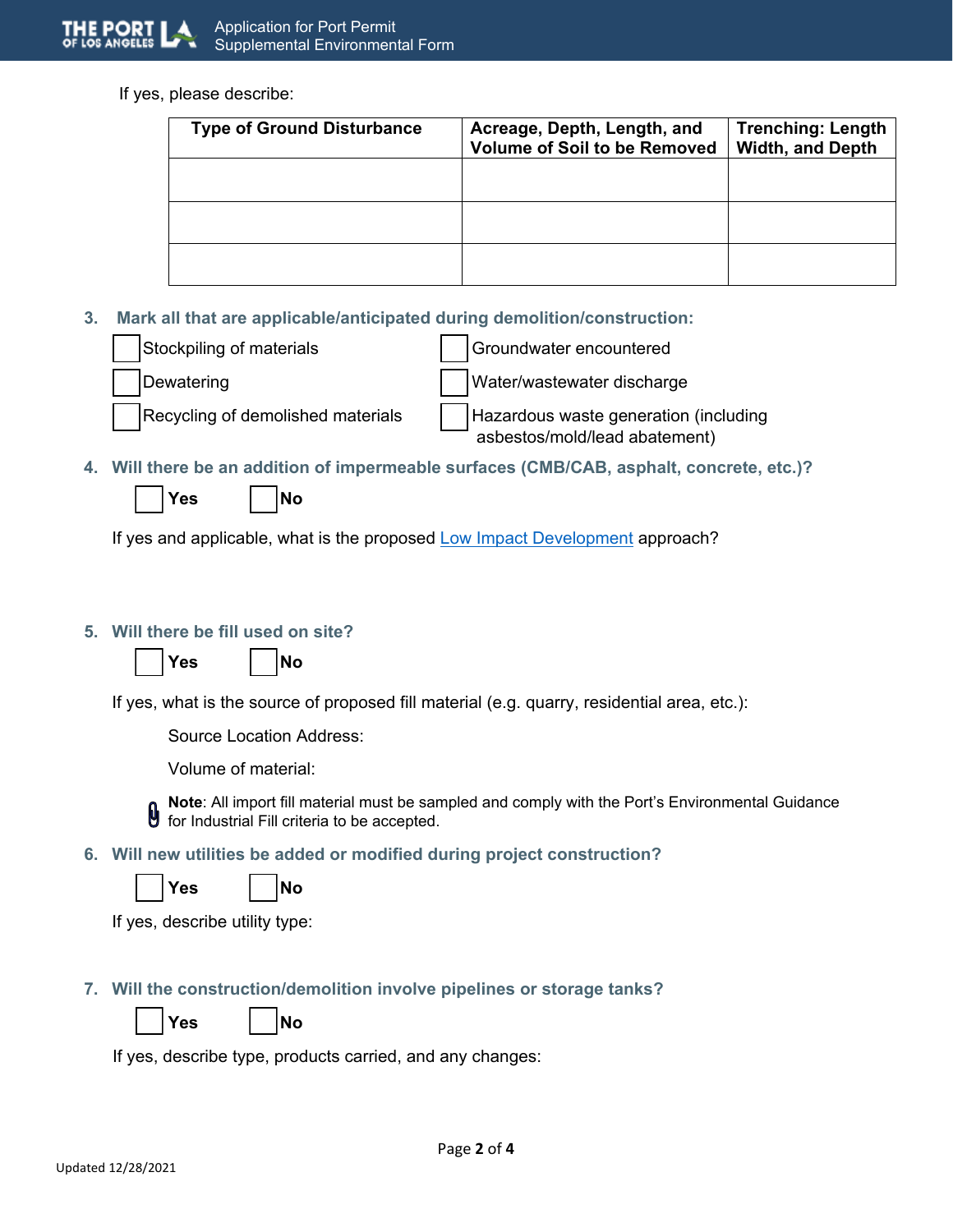**8. Will the proposed demolition/construction involve the use, manufacture, treatment, production, or storage of Hazardous Chemicals, Flammable Material, or Hazardous Waste?**

|--|

| Yes |  |  | l No |
|-----|--|--|------|
|-----|--|--|------|

If yes, attach a list of chemicals including the quantity and frequency used. Attach a route map if transporting. Attach an Emergency Response Plan, Safety Plan, and Closure Plan, if applicable.

**9. What permits will be required and obtained for demolition/construction:**

| <b>Permit</b> | Type | <b>Agency</b> | <b>Progress (obtained,</b><br>applied, etc.) |
|---------------|------|---------------|----------------------------------------------|
|               |      |               |                                              |
|               |      |               |                                              |
|               |      |               |                                              |

## **Section C. Proposed Operations (New or Changes to Existing)**

**1. Proposed Duration of Use:**

#### **2. Would operations at the site expand or change?**

| Yes |  | l No |
|-----|--|------|
|-----|--|------|

Please describe all operations. If already onsite, please describe any changes to operations:

If operations are changing, will there be any changes to the following?

| <b>Activity</b>                                                                         | <b>Yes</b> | <b>No</b> | <b>Type</b> | <b>Amount</b> |
|-----------------------------------------------------------------------------------------|------------|-----------|-------------|---------------|
|                                                                                         |            |           |             |               |
| Equipment                                                                               |            |           |             |               |
| Heavy duty truck trips                                                                  |            |           |             |               |
| <b>Vessel calls</b>                                                                     |            |           |             |               |
| <b>Employees</b>                                                                        |            |           |             |               |
| <b>Commercial customers</b>                                                             |            |           |             |               |
| Water usage                                                                             |            |           |             |               |
| Power usage                                                                             |            |           |             |               |
| Maintenance of vehicles or equipment                                                    |            |           |             |               |
| Other industrial activity (fueling, welding, cutting, hazardous waste<br>storage, etc.) |            |           |             |               |

Is there/will there be a zero-emission or alternate-fuel equipment or hybrid option for new equipment? If so, describe:

#### **3. Will the operation involve pipelines or storage tanks?**

**Yes No**

| Yes |  |
|-----|--|
|-----|--|

If yes, describe type, products carried, and any changes: